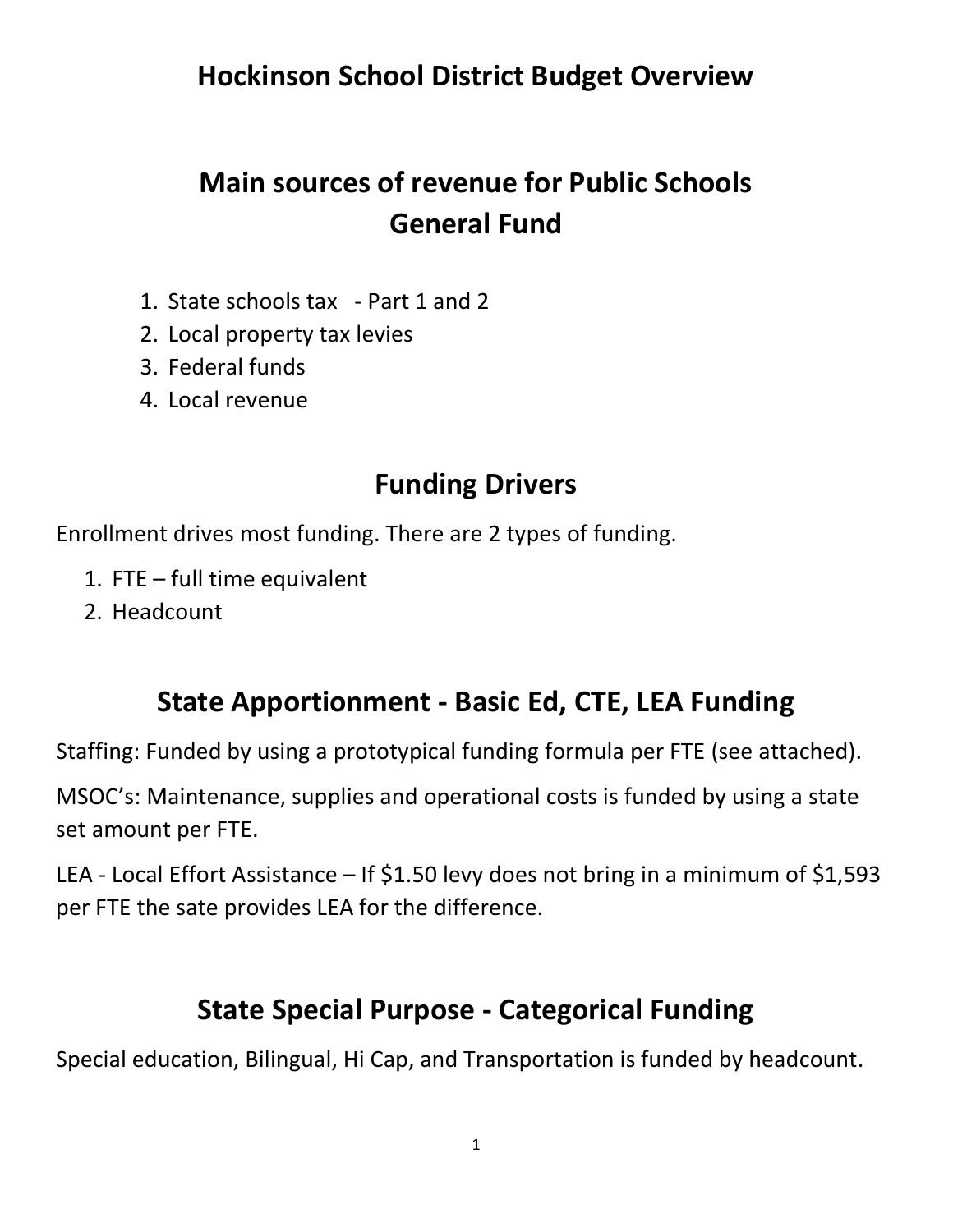## General Fund

#### Revenues – 19-20 Budget \$26.43M

- 1. State Apportionment Basic Ed, CTE, Running Start, Local Effort Assistance, State Forest \$18.22M
- 2. State Special Purpose Categorical Programs Special Ed, Transportation, LAP, HiCap, Bilingual \$4.14M (includes \$500K contingency)
- 3. Local Levy Enrichment primarily for unfunded staffing salaries & benefits, special education excess cost including staffing salaries & benefits, and extracurricular \$2.44M
- 4. Federal Title, Special Ed, Food Service \$700K
- 5. Local Non Tax Community Ed, Food Service, Sports Fees etc. \$860K
- 6. Transfer In from Capital Projects Fund  $-$  \$70K

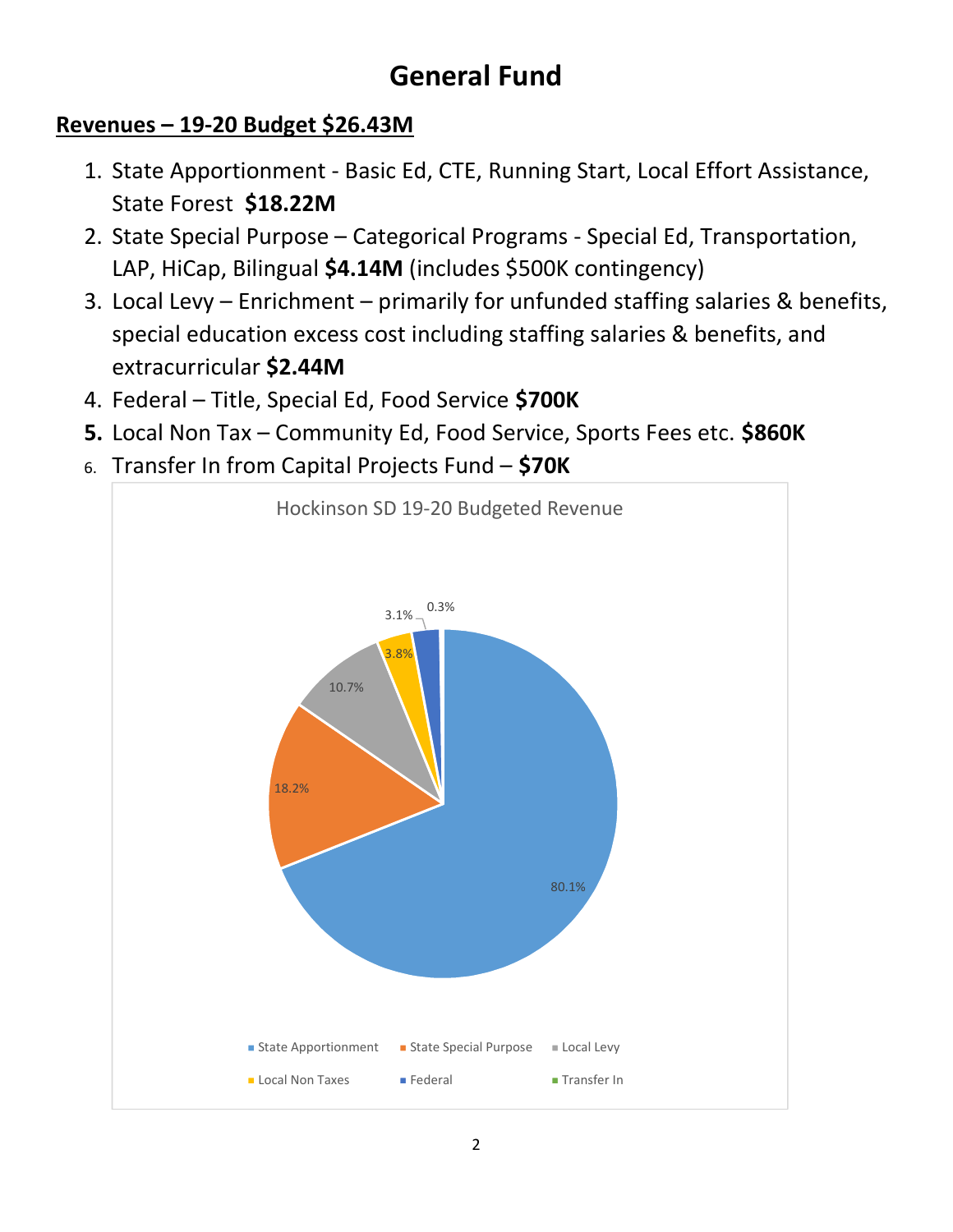#### Expenses – 19-20 Budgeted \$26.65M and HVAC loan payment \$27K

- 1. Certificated salaries \$11.11M
- 2. Classified salaries \$3.52M
- 3. Benefits \$6.06M
- 4. Supplies \$1.02M
- 5. Purchased Services \$4.39M
- 6. Travel \$28K
- 7. Capital Outlay \$525K (includes \$500K contingency)



Purchase services includes running start, transportation contract, and food service contract, which have staffing not reflected in the graph. Staffing and benefits is really closer to 85% of budget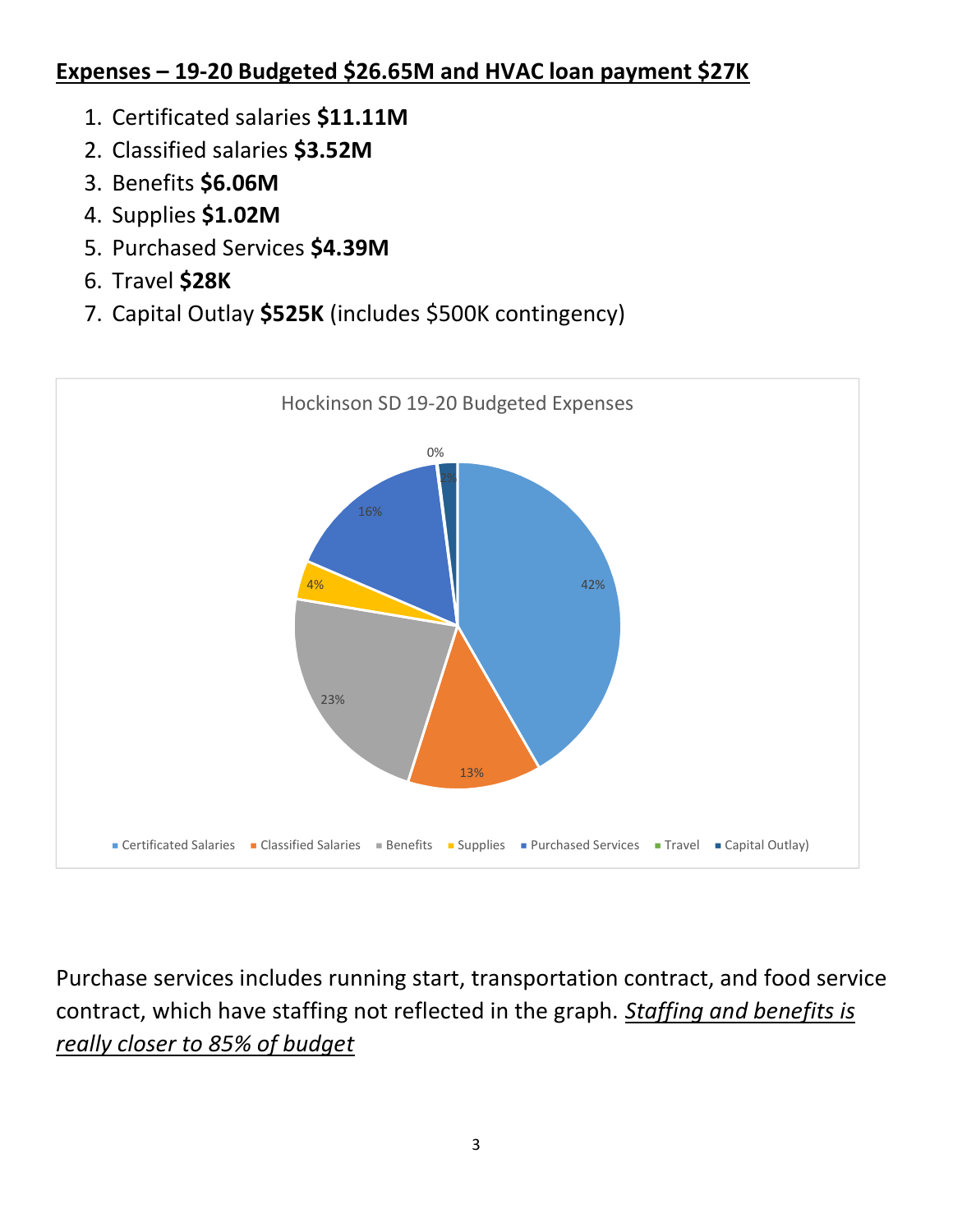## 19-20 Budgeted expenditures are greater than Revenue

| Revenue                                | 26,433,267 |
|----------------------------------------|------------|
| Expenditures                           | 26,682,084 |
| Excess Expenditures (use fund balance) | (248, 817) |

## One time use of fund balance

### Reserves – General Fund Balance

#### Fund Balance categories ending 18-19 school year

- 1. Restricted must be spent on categorical programs
- 2. Non-Spendable
- 3. Assigned for 19-20 excess expenditures
- 4. Assigned for department carry forward
- 5. Assigned 3% per board policy
- 6. Un-Assigned Committed 5% per board policy

|                                                                | Fund Balance categories ending 18-19 school year |                               |
|----------------------------------------------------------------|--------------------------------------------------|-------------------------------|
| 1. Restricted – must be spent on categorical programs          |                                                  |                               |
| 2. Non-Spendable                                               |                                                  |                               |
| 3. Assigned for 19-20 excess expenditures                      |                                                  |                               |
| 4. Assigned for department carry forward                       |                                                  |                               |
| 5. Assigned 3% per board policy                                |                                                  |                               |
| 6. Un-Assigned Committed 5% per board policy                   |                                                  |                               |
|                                                                |                                                  |                               |
|                                                                |                                                  |                               |
|                                                                |                                                  | $%$ of<br><b>Expenditures</b> |
|                                                                |                                                  |                               |
| Beginning Fund Balance, September 2018                         | \$2,474,570                                      |                               |
| <b>Revenues</b>                                                | \$25,429,510                                     |                               |
|                                                                | \$24,963,400                                     |                               |
| <b>Expenditures</b><br><b>Transfer out - Debt Service Fund</b> | \$<br>26,733                                     |                               |